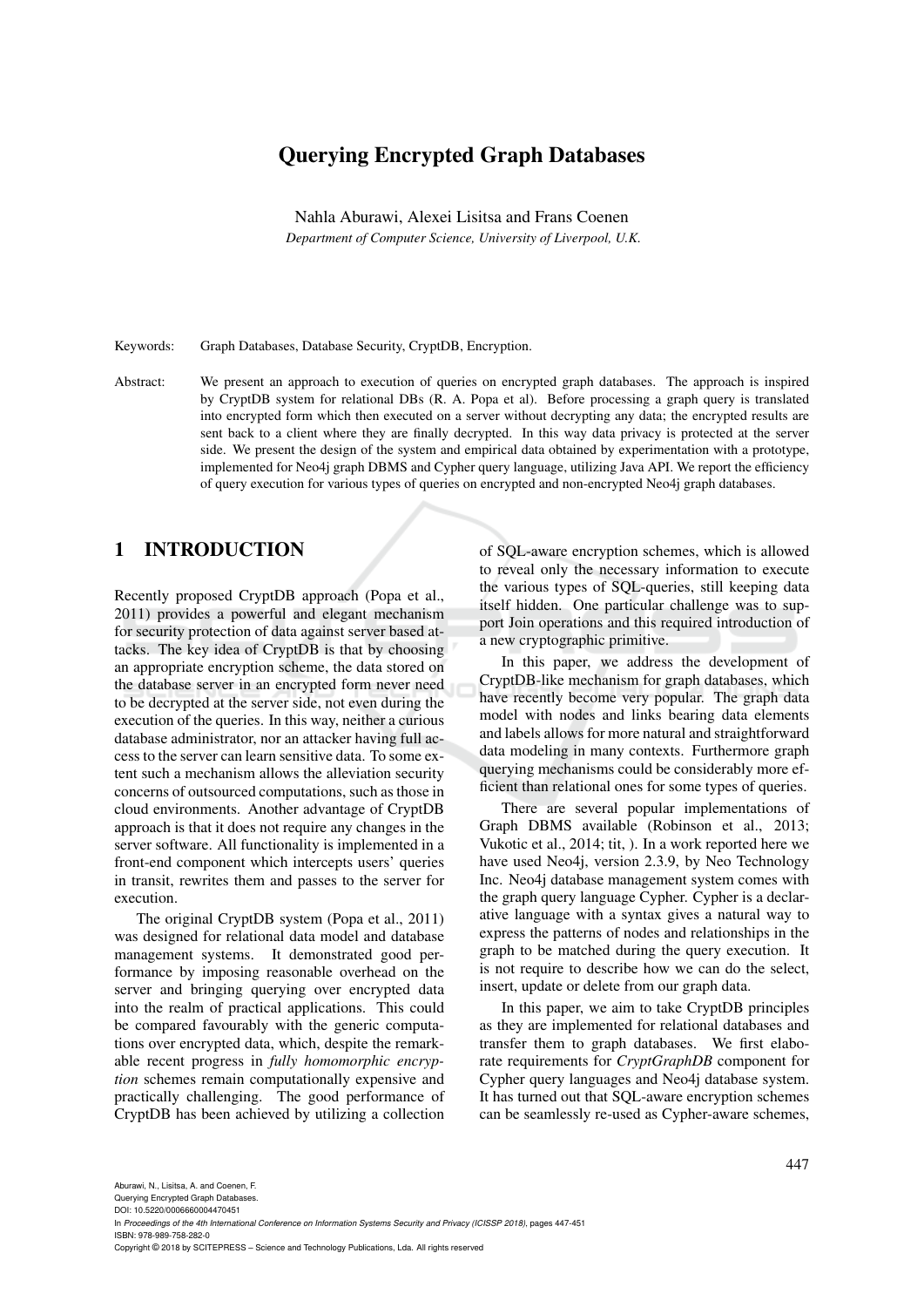at the same time preserving the performance advantages of *traversal* graph queries over equivalent relational ones.

In the rest of the paper, we present the design of the system and empirical data obtained by experimentation with a prototype, implemented for Neo4j graph DBMS and Cypher query language, utilizing Java API. We report the efficiency of query execution for various types of queries on encrypted and nonencrypted Neo4j graph databases.

# 2 PROPOSED DESIGN

In our project we aim to take CryptDB principles as they are implemented in relational databases and apply them to graph databases. We first elaborate requirements for the proposed *CryptGraphDB* component of Cypher query language and Neo4j database system.

# 2.1 CryptGraphDB

CryptGraphDB works by enabling the execution of Cypher queries over encrypted data. We adopt three ideas originally proposed in CryptDB for relational DBMS: a Cypher-aware encryption strategy, adjustable query-based encryption, and onion encryption.

### 2.1.1 Cypher-aware Encryption Strategy

CryptGraphDB should enable the applications of different encryption schemes depending on the queries to be executed, so it maps Cypher queries to the encryption schemes to be used.

### 2.1.2 Adjustable Query-based Encryption

The adjustable query-based encryption is the main feature of CryptGraphDB. Some queries do not require any checking or comparison, so the nodes properties will be encrypted with RND (random level of encryption not revealing any information; different instances of *equal* plain texts are likely mapped to *different* encrypted texts). For the nodes properties that are required to be checked for equality during query execution, DET, that is deterministic level of encryption mapping equal plain texts to equal encrypted texts, is used. As a result, we need to allow Crypt-GraphDB to adjust the encryption level of each data item based on user queries. This could be done either in advance, if a set of queries is fixed in advance, or during run time, in which case an adjustable onion layered encryption should be used.



Figure 1: Onion layers of encryption.

#### 2.1.3 Onion Layers of Encryptions

Onion Layers of Encryption allow changes to data encryption levels in an efficient way. To implement adjustable query-based encryption, the onion of encryption allows the encryption of each data item. Each layer of each onion enables some kinds of functionality. As an example, outermost layers such as RND and HOM give maximum security, while the inner layers such as OPE provide more functionality. So, the adjustable query-based encryption dynamically adapts the layer of encryption on the DBMS server as illustrated in Figure 1.

Different cryptographic systems are available to be cascaded into onions layers (here we follow the original CryptDB design):

- Random (RND). RND provides the maximum privacy, it was designed to address, that two equal values will be planned to different ciphertexts. RND does not allow any efficient computation to be executed on the ciphertext.
- Homomorphic Encryption (HOM). HOM is an encryption scheme that allows the server to perform computations on encrypted data to be secure.
- Word search (SEARCH). SEARCH allows the implementation of a cryptographic protocol for keyword searches on encrypted text. SEARCH allows the server to detect repeating words in a given node.
- Deterministic (DET). DET only leaks which encrypted values match to the same data value, and no more. DET was implemented to let the equality checks to be performed.
- Order-preserving Encryption (OPE). OPE allows to establish order relations and perform comparisons between data values based on their encrypted versions.

### 2.1.4 Graph vs Relational CryptDB

The main requirement for encryption adjustment is that it has to select an appropriate encryption layer which would 1) reveal enough information about encrypted data for query execution; and 2) do not reveal more information than necessary. It has been noticed in (Popa et al., 2011) that the application of DET layer for execution of SQL queries involving Join operator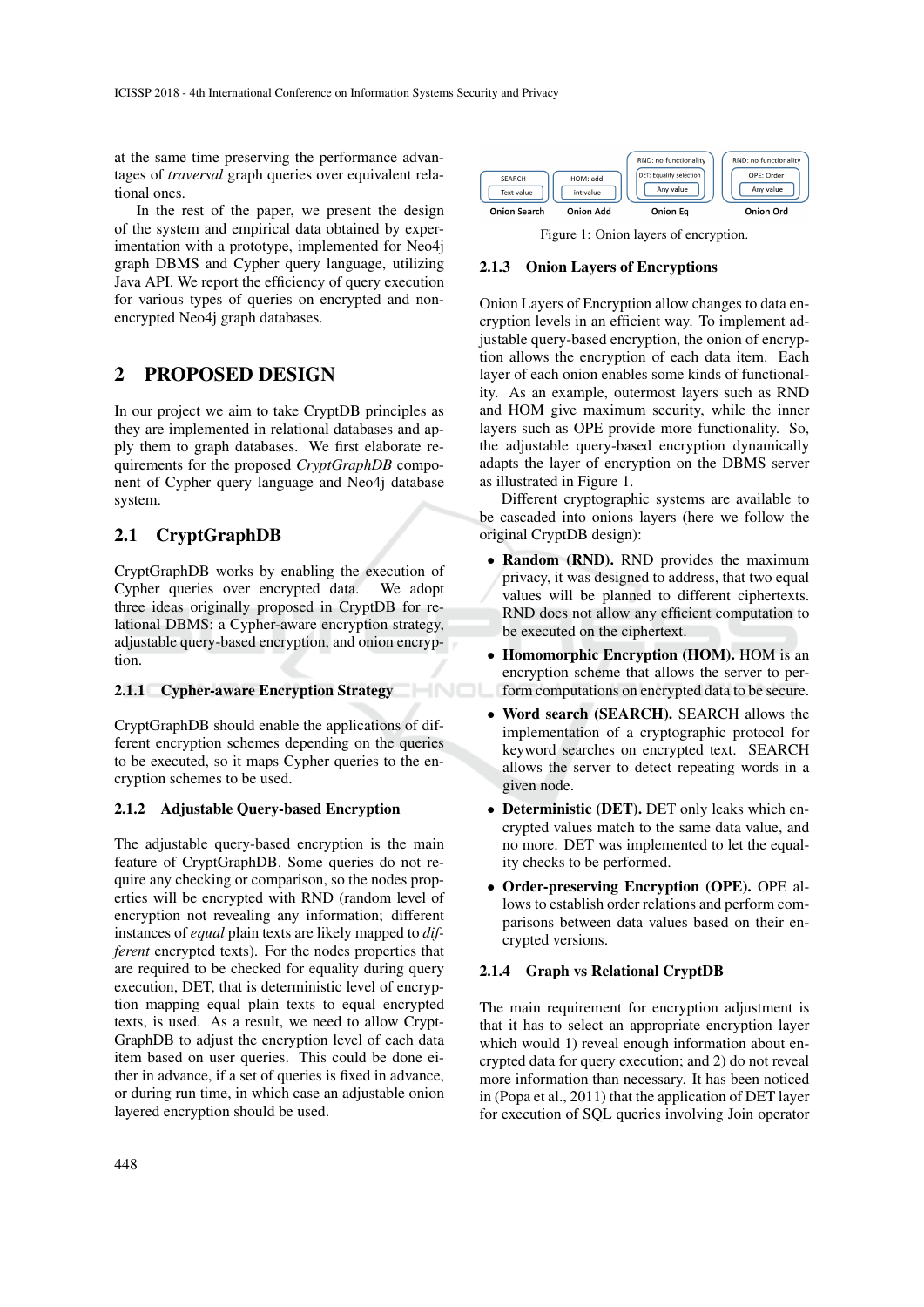may lead to unnecessary leaks of information, such as cross-column equalities. In order to address the issue (Popa et al., 2011) proposed a new Join-aware encryption scheme. We notice that graph database querying does not require Join operator and it is absent in the Cypher query language. Nevertheless, under the natural translation of relational databases to graph databases, such as by work flow proposed by Neo4j manual (export relational database instance to CSV file and upload it to Neo4j as a graph DB instance), one may show that the issue of unnecessary leaks remains. Furthermore the original Join-aware encryption scheme can be used as a "property-aware" encryption scheme for Cypher query execution. Related strategies of encryption adjustment are a subject of our ongoing work.

Further improvement in security protection in CryptGraphDB will come from the development of *traversal-aware* encryption adjustment applied dynamically during the execution of graph traversal queries. The development of such schemata and studying the related trade-offs between efficiency and security protection is another topic of our ongoing research.

## 2.2 CryptGraphDB Principles

The required steps to process the query by Crypt-GraphDB are illustrated in Figure 2. Processing a query in CryptGraphDB involves the following steps:

- 1. The application creates a query, which the proxy intercepts by anonymizing [Label, Nodes, Properties] and encrypt the constants.
- 2. Proxy checks if the DBMS needs to adjust encryption level, if yes, issue an update query to adjust the layer.
- 3. Proxy sends the encrypted query to the DBMS server, to execute it using standard Cypher and return the encrypted results.
- 4. Proxy decrypts the query results, and sends them back to the application.

In order to rewrite the query in encrypted format. The syntactical structure of the query remains the same, but its syntactical components are encrypted/ replaced as follows:

- Property Names: (encrypted/renamed).
- Property Values: (comes from the current layer encryption value).
- Node Names: (encrypted/renamed).
- Relationship Names: (encrypted/renamed).
- Relationship Values: (comes from the current layer encryption value).



Figure 2: The CryptGraphDB Design.

#### 2.3 Implemented Prototype

The first prototype of a fragment of the above Crypt-GraphDB design is implemented using Java API. The main focus here is to evaluate the efficiency of execution of Cypher queries over encrypted Neo4j database.

Several ways for integration Neo4j with client applications have been proposed. These include Neo4j Server REST extension, using Neo4j server with JDBC, using Neo4j's Embedded Java API().

Embedded Java API provides with the tight integration of the client Java program with Neo4j server, that is embedding a server into an application. So it does not allow for the actual separation of Crypt-GraphDB component and the server, as assumed by the design. However, it allows for quick prototyping, where the client, the proxy and the server are all parts of the same application, and experimenting with the execution of the queries on the encrypted store.

For the first prototype only one encryption layer, that is DET has been implemented. To this end, we have used an implementation of AES (Advanced Encryption Standard) algorithm available in Java Cryptographic Architecture (JCA) package.

Neo4j Native Java API is used to create a Neo4j database in the chosen path, as shown here:

```
GraphDatabaseFactory dbFactory = new
GraphDatabaseFactory();
GraphDatabaseService db=
dbFactory.newEmbeddedDatabase("C:/Neo4j");
```
Note that you will need to include this transaction:

try (Transaction tx = graphDb.beginTx());tx.success();

in order to start Neo4j database transaction.

To execute the Cypher query we need to call the function execute, as shown in the following example:

```
ExecutionResult execResult =
execEngine.execute("MATCH (n) WHERE not(
(n)-[ -(-) ) RETURN n");
```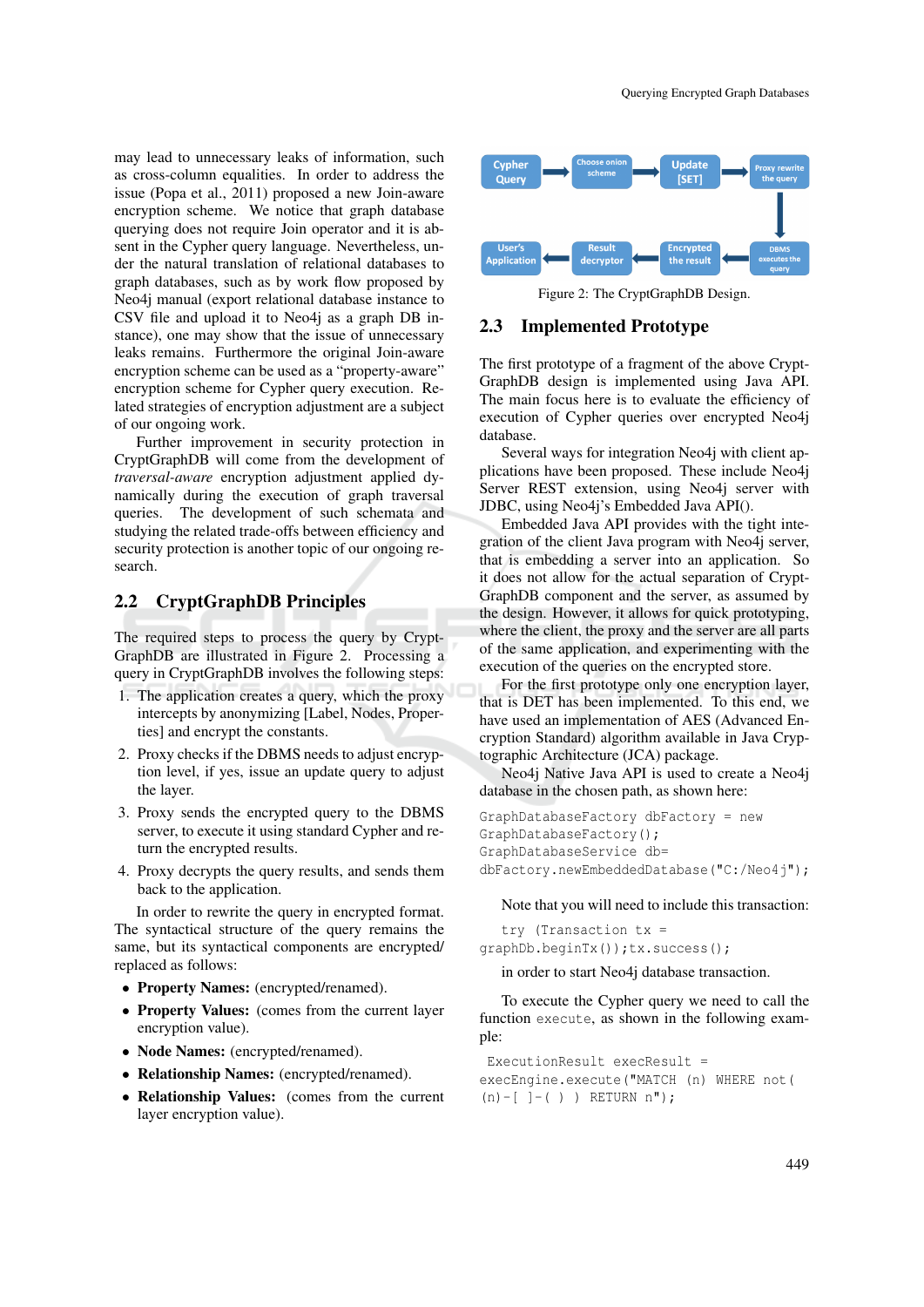In order to illustrate the procedure that required to implement CryptGraphDB principles on the query, we have a simple Cypher query:

```
MATCH (A:PEOPLE)-[:KNOWS]-(B:PEOPLE)
WHERE A.name= "John"
RETURN B.name;
```
The prototype of CryptGraphDB performs a set of procedures:

- 1. Proxy informs DBMS to update the properties, DBMS decrypts them to DET layer.
- 2. Proxy encrypts "John" to its EQ onion, DET layer encryption, then the proxy generates query and sends it to DBMS: MATCH (AA:PEOPLE1)-[:KNOWS1]-(BB:PEOPLE1) WHERE AA.name1="c9Yz1Og1PdfVKBrVnOk46Q" RETURN BB.name1;
- 3. Proxy receives the encrypted result, then decrypts it. finally sends it back to the application user.

# 2.4 Experimental Setup

We have used the implemented prototype system to conduct the experiments and to study the efficiency of Cypher queries executed on an encrypted graph database.

For the first group of the experiments we have manually created an instance of a graph database with 250 nodes and 200 relationships. Some nodes were intentionally left orphan, meaning they have neither incoming, nor outgoing edges. Several types of relationships were used and the variety of paths lengths were used from a binary relationship to a path of up to the lengths of ten was available.

## 2.5 Queries

The set of queries was designed to test some of the common types of queries. For example, traversals are important to define data objects (nodes) originate from or affected by some starting object or node. Another popular operation is searching for particular values within a specific property. The queries were divided into two types: *structural* and *data* queries.

The structural queries:

- S0: Find all orphan nodes. Which means, find all nodes in the graph with no incoming edges and no outgoing edges.
- S1: Traverse all nodes, transitive closure/ regular expression.
- S2: Traverse all the nodes in the graph.
- S3: Find all nodes with the incoming relationship, and count them.
- **S4:** Find all nodes with the outgoing relationship, and count them.
- S5: Find all nodes with the incoming relationship and outgoing relationship, and count them.
- **S6:** Traverse Nodes depends on their ID.

The data queries:

- C1: Count the number of nodes whose data is equal to specific property.
- **C2:** Get the nodes with a path according to specific relationships.
- C3: Count the number of nodes in the graph.

## 2.6 Results/ Analysis

Each query was run 12 times on the database and execution times were collected. All times are in milliseconds (ms). We have dropped the longest times and the shortest times, the remaining ten times were averaged. We have done this to make sure that the caching does not affect the timing. The data values were chosen randomly and in advanced all the same values were implemented for both the non-encrypted databases and the encrypted databases.

A summary information on the execution time for both non-encrypted and encrypted instances of the same database have been tabulated in table 1. For the structure queries, S0, S1, S2, S3, S4, S5, and S6, non-encrypted database was slightly faster, as shown in table 1 (upper part). On the other hand, there was also a small difference in the execution time in the data queries, C1, C2, and C3. Overall slowdown and acceleration, demonstrated for some of the queries, were insignificant.

For the sake of comparison, we have executed the same sets of queries, again over encrypted a nonencrypted instances using the native Neo4j interface. The results can be seen in Table 1 (lower part) . Unlike the case of the Java API, where the *wall time* was measured using Java methods, here *processor time* reported by Neo4j is shown. That explains one or two orders of magnitude difference between the tables. While slowdown is reported for S0 and S2 queries run over encrypted instance, other queries were in fact accelerated.

The results look encouraging for using CryptDBlike approach for graph databases. We need more empirical evidence, though on the larger databases.